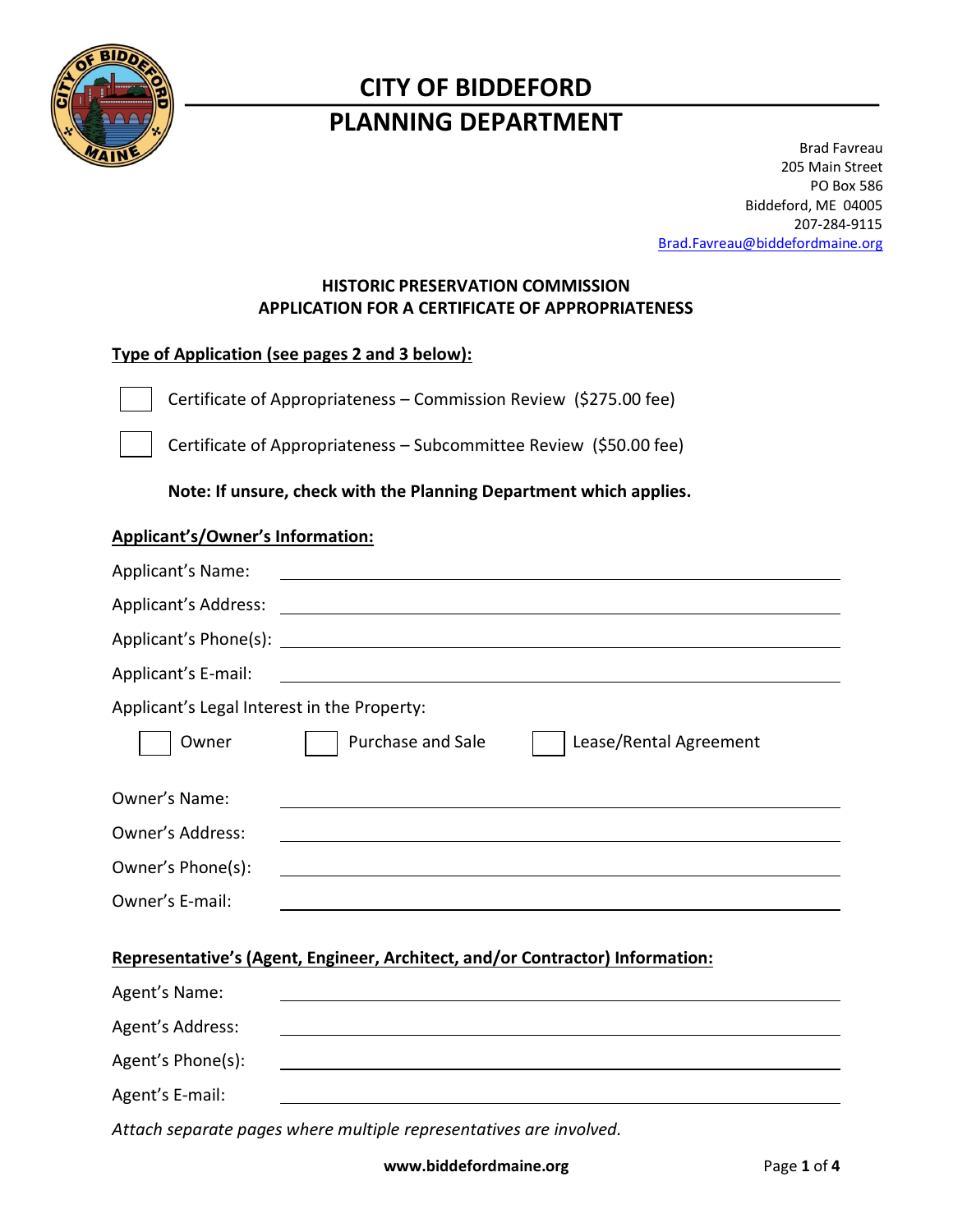#### **Project Information:**

| <b>Project Address:</b> |                                  |  |
|-------------------------|----------------------------------|--|
| Project Zone:           | <b>Existing Use of Property:</b> |  |
| Project Tax Map(s):     | Project Lot Number(s):           |  |

### **COMMISSION Review Project Activities (Check all that apply):**

#### **Alterations and Repair**

 $\overline{a}$  $\overline{\phantom{0}}$ 

| Removal and/or replacement of architectural detailing (for example porch spindles and    |
|------------------------------------------------------------------------------------------|
| columns, railings, windows and window moldings, and cornices)                            |
| Installation or replacement of siding                                                    |
| Porch replacement or construction of new porches                                         |
| Installation or replacement of either roofing or gutters when they are a significant and |
| integral feature of the structure                                                        |
| Alteration of accessory structures such as garages                                       |
| Other:                                                                                   |

#### **Additions and New Construction**

| New Construction                                                  |
|-------------------------------------------------------------------|
|                                                                   |
| Building additions, including rooftop additions, dormers or decks |
| Construction of accessory structures                              |
| Installation of exterior access stairs or fire escapes            |
| Installation of antennas and satellite receiving dishes           |
| Installation of solar collectors                                  |
| Rooftop mechanicals (e.g., HVAC)                                  |
| Other:                                                            |

#### **Moving and Demolition**

Moving of structures or objects on the same site or to another site

Any demolition or relocation of a landmark contributing and/or contributing structure

within a district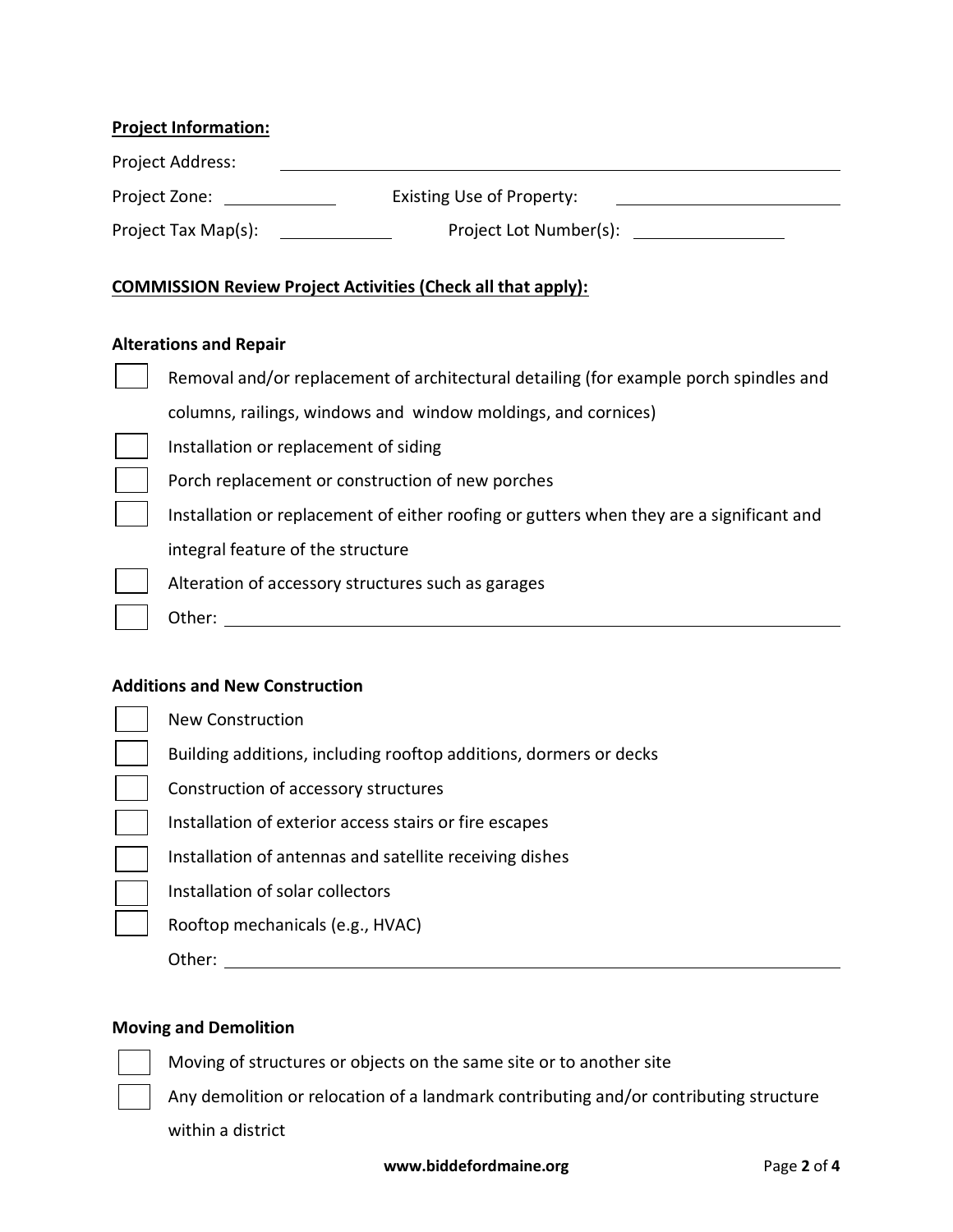| Other: |  |
|--------|--|
|        |  |

#### **SUBCOMMITTEE Review Project Activities (Check all that apply):**

#### **Alterations and Repair**

Masonry work, including repointing, sandblasting, chemical cleaning, painting where the masonry has never been painted, or conversely, removal of paint where the masonry historically has been painted

Other: when the contract of the contract of the contract of the contract of the contract of the contract of the contract of the contract of the contract of the contract of the contract of the contract of the contract of th

#### **Signage and Exterior Utilities**

Installation or alteration of any exterior sign, awning, or related lighting

Exterior lighting where proposed in conjunction with commercial and institutional

signage or awnings

Exterior utilities, including mechanical, plumbing, and electrical, where placed on or near clearly visible facades

- Other:
- Note: In cases where the project is minor in nature, the Planning Department may determine that even if the activity qualifies for full Commission review it would be more appropriate to have it delegated to Subcommittee review.
- Note: Your project may also require a building permit. Please call the Code Enforcement Office (284-9236) to make this determination.

#### **Submittal Information Checklist:**

| <b>Required Application Fee:</b> | If full Commission review is required - \$275.00 |  |
|----------------------------------|--------------------------------------------------|--|
|                                  | If Subcommitee review is required $-$ \$50.00    |  |

#### **If FULL COMMITTEE Review is required - 8 Copies of the following are** *required***:**

Completed Application Form

Description of Proposed Activity